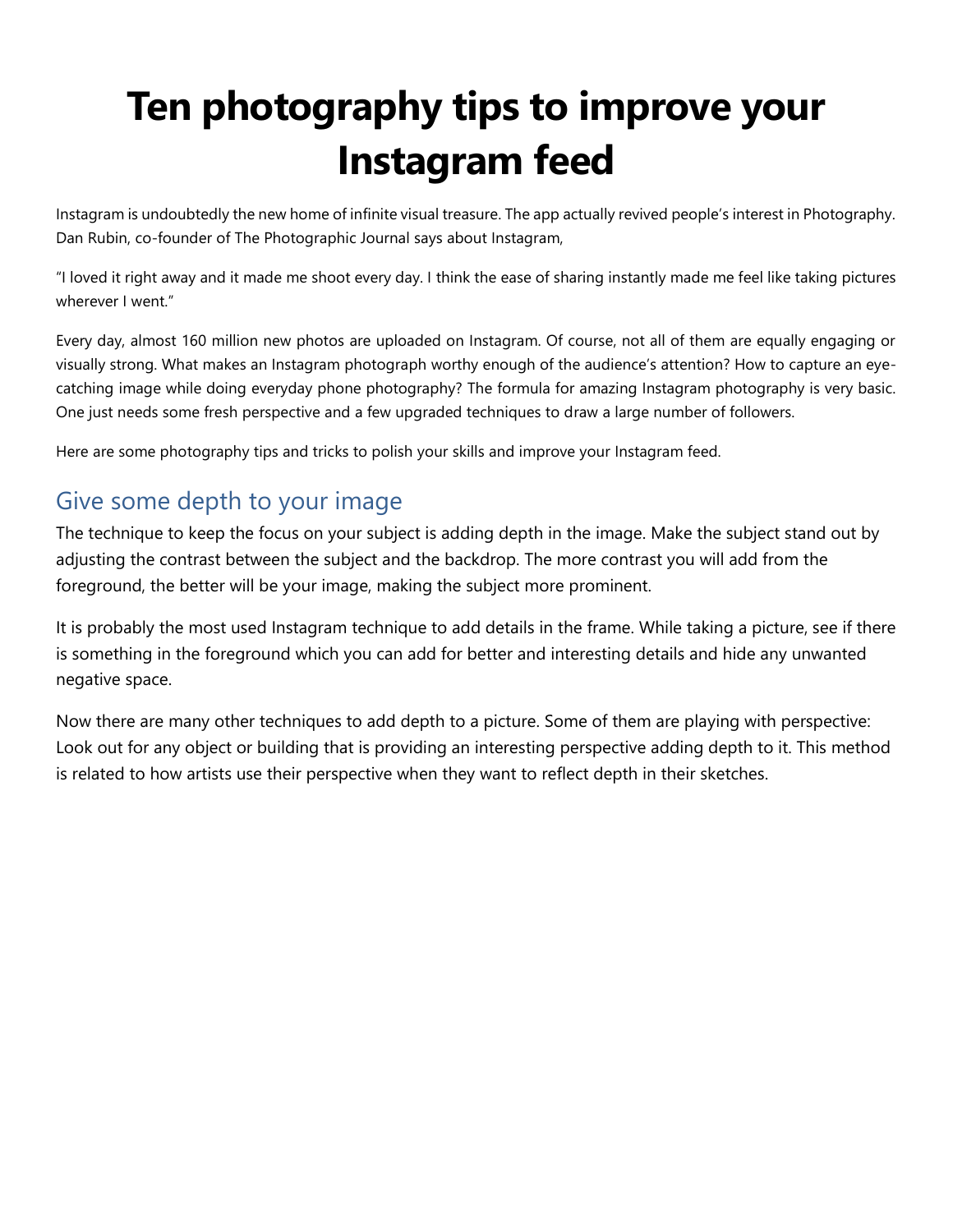

Here in this image, foreground has been used to make a contrast with the background. The only thing in focus is the subject creating marvelous depth of field.

### Rule of thirds

Rule of third is one of the most basic ground rules to get your composition right. Keep in mind how you want to compose your subject so that it remains the focus of the picture. Always imagine the grid when you are taking the picture. Decide how you want position the subject to create the perfect outcome of the rule of the third



It depends on the size of the subject as well. Larger the subject, more likely it is to put them on the intersection of the grid like the image given above. But as the subject gets smaller, the trick is to place them on the farthest edges of the grid. In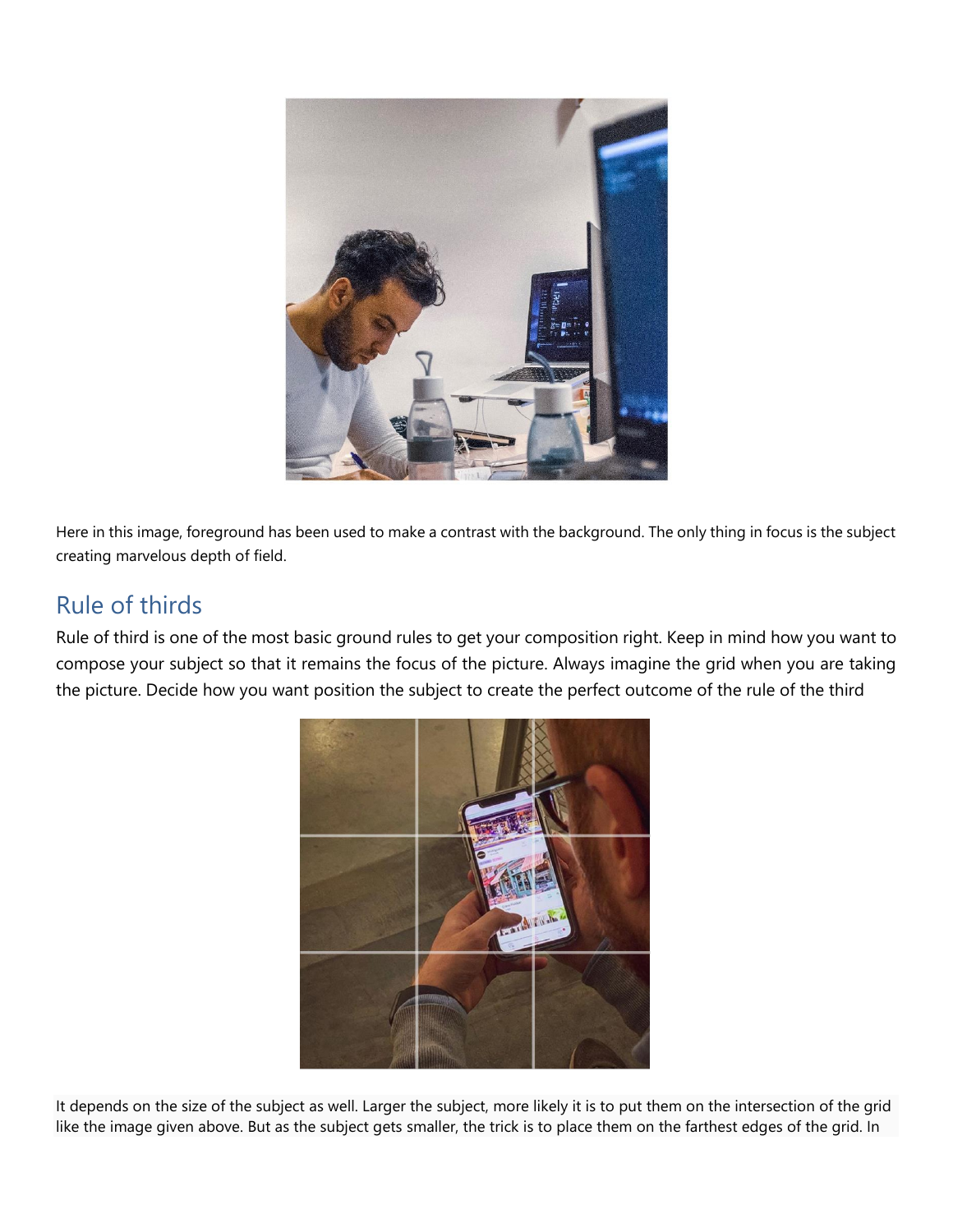this picture below for example, Maxime is positioned at the extreme edge of the image to create more a sense of expanse for the background.



## Play with symmetry

The right use of light and shadows can enhance the soul of your photographs on a greater level. Shoot at the golden hour when the sun rises or sets, creating beautiful hues in many directions. To capture the perfect picture of in golden hours, you must have an understanding of Chiaroscuro. The concept was used by painters and photographers who worked upon the variation of light and dark.

Highlighting the details with darkness and light is a skillful art. Something all photographers love to do. The secret, however, is to hide the unwanted detail in the dark and emphasizing on the textures more.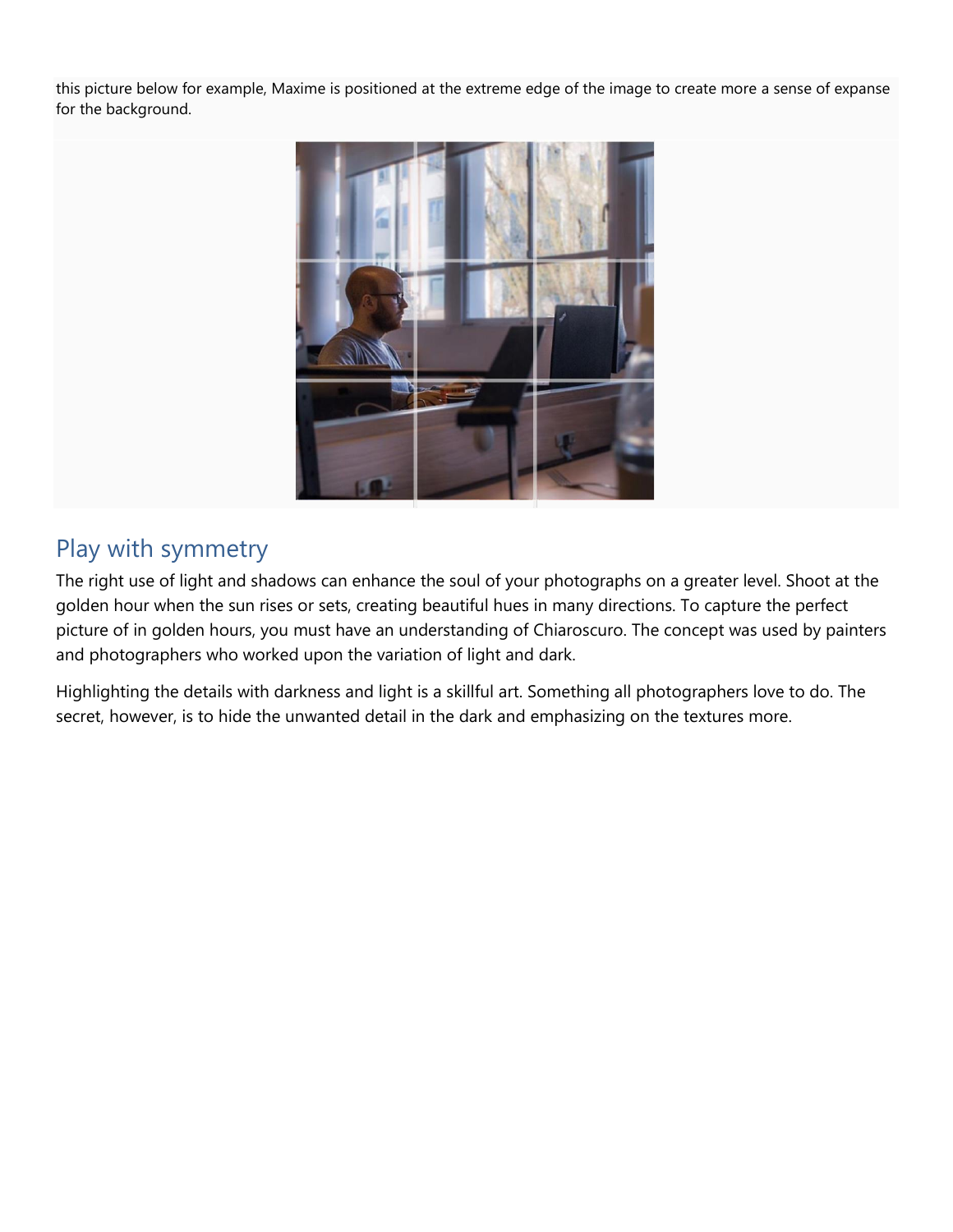

Keep in mind that symmetry does not have to be balanced or necessarily in geometric shapes. There can be many interesting compositions reflecting symmetry in their own way.

Take a look at this image for example, the reflection of beach is creating a rare symmetry on the horizon line. Scenes like these give you a perfect chance to capture unique symmetrical visuals which immediately draw attention.

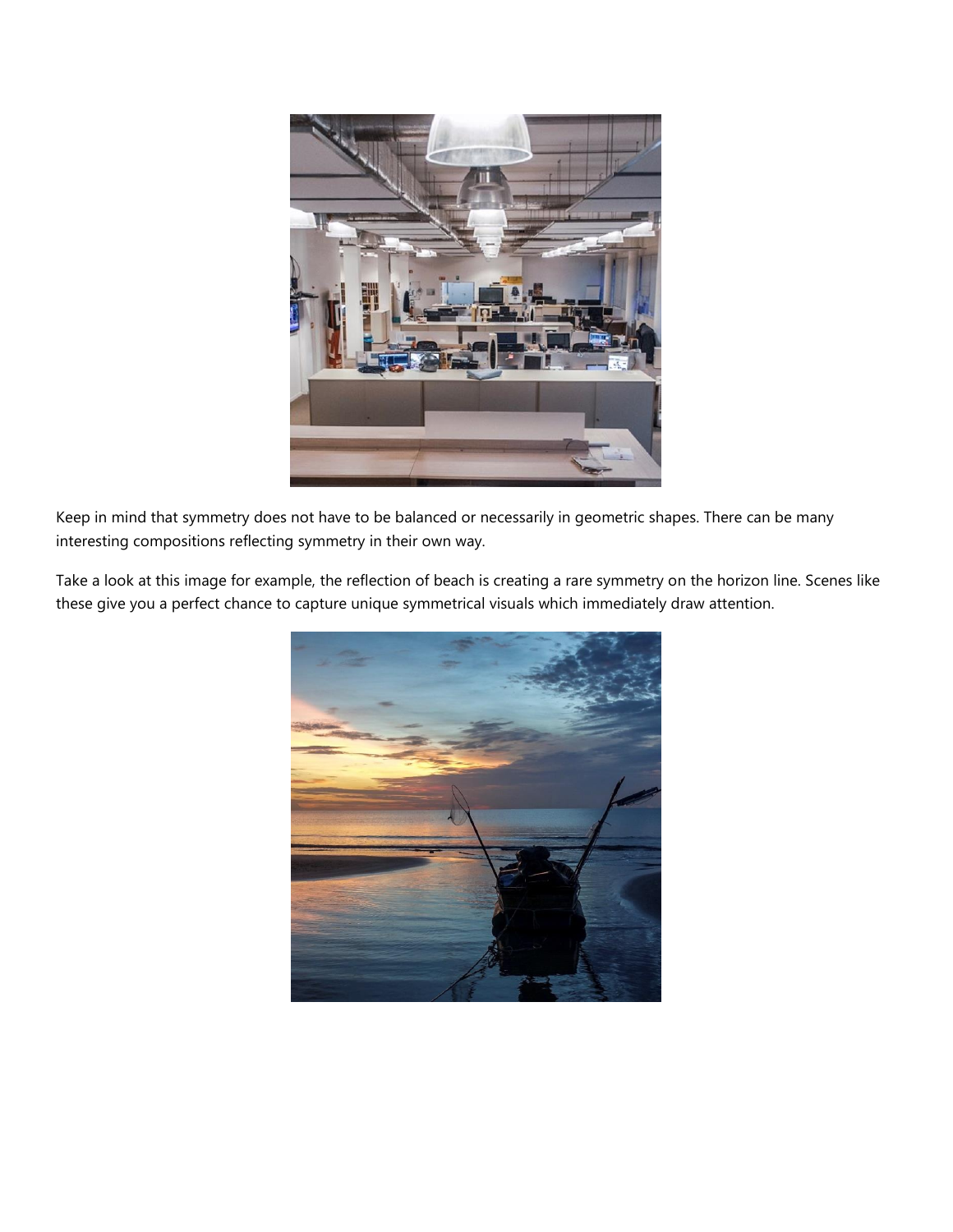## Use Diagonals

Diagonal principle is another basic technique of creating a marvelous composition. It is actually about creating a sense of balance by equalizing the vertical and horizontal elements in the image. Try to experiment with the diagonal lines every now and then to click some interesting images for your Instagram feed.



Here for example the chocolate bar in the foreground is blurred, while the horizontal screen is in focus putting emphasis on the announcement of our new website.

#### Lead the eye

In the language of photography, leading lines are the imaginary lines that draw the path of attention for the viewer's eye. However, it is difficult to work with these lines in the square images due to the lack of space (still, it can be done, depending on the nature of the subject). Also, to make things a bit easier the use of stretching foreground into background can be done to maintain these lines.

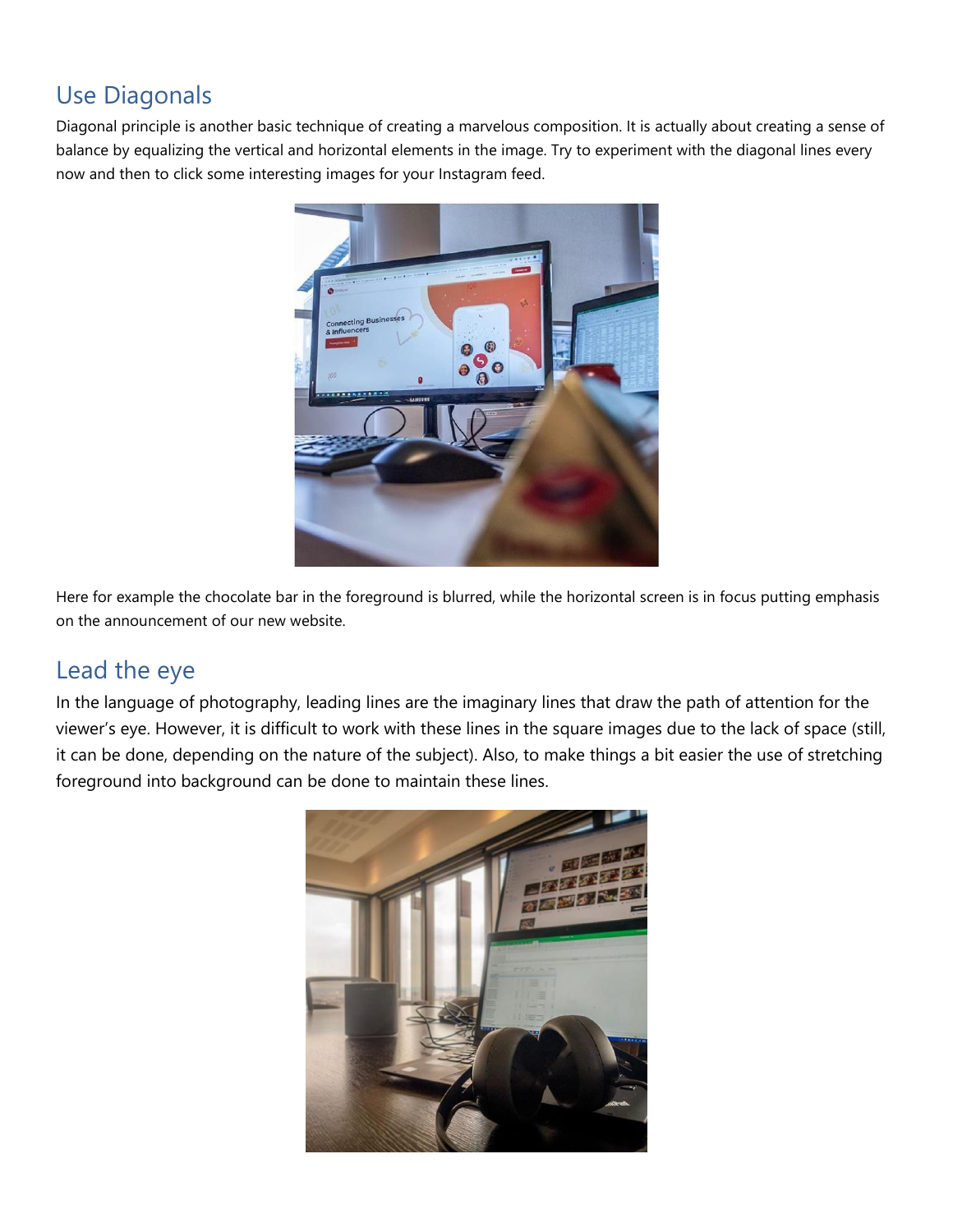#### Use empty space

Simplification is the new black on Instagram and there is a reason for that. The square box in which Instagram images are displayed, is small. There is hardly any place to position multiple subject without making the picture 'confusing.' Therefore, try keep things clear and simple in your images. Make the right use of positive and negative space. In fact, keep a little more of the negative space so your images could reflect a balanced out composition.



## One message per picture

Instagram has become a medium of storytelling. Therefore, it is necessary to deliver one message at a time in an image, one powerful story. Too many subjects make the picture crowded and complex. It adds confusion for the viewer who then fail to understand the purpose of the photograph. Therefore keep your pictures simple, with a single clear message.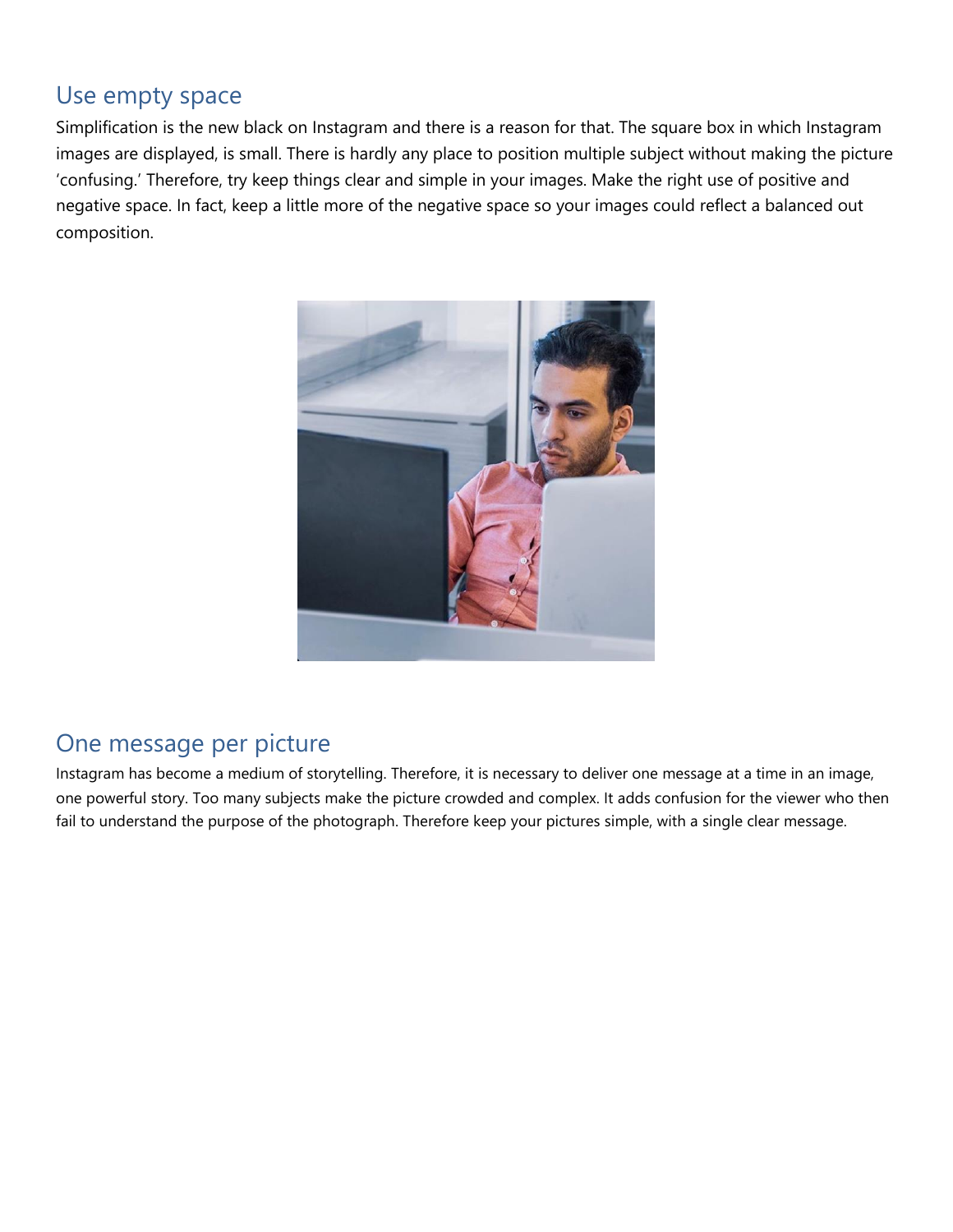

While capturing a candid action in an event, one must make sure the context is clear for the audience. In this picture for example, the image reflects complete focus on the two subjects, even the background is blurred in order to highlight the importance of the action or the story.

## Play with shadows

The right use of light and shadows can enhance the soul of your photographs on a greater level. Shoot at the golden hour when the sun rises or sets, creating beautiful hues in many directions. To capture the perfect picture of in golden hours, you must have an understanding of Chiaroscuro. The concept was used by painters and photographers who worked upon the variation of light and dark.

Highlighting the details with darkness and light is a skillful art. Something all photographers love to do. The secret, however, is to hide the unwanted detail in the dark and emphasizing on the textures more.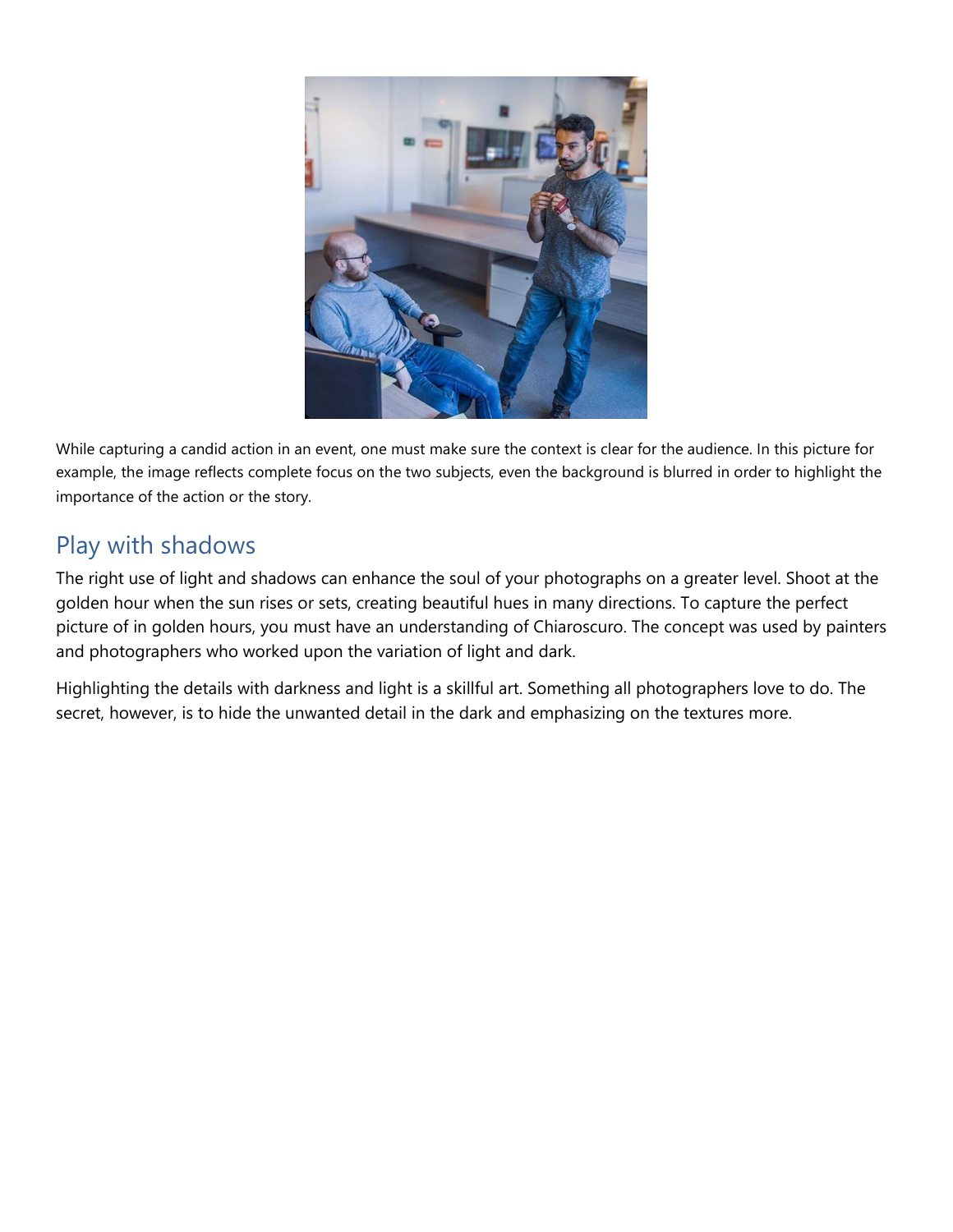

## Edit your picture. Really.

No matter how perfectly you have clicked a photograph. It still has the capacity for improvement by editing. The modern editing tools are easy to use, quick and honestly, give magical results. Even the dullest images can be transformed into something exceptional by a little help of the editing tools.

App stores are literally filled with all the latest photo editing apps. You need to decide which app works best on your phone. Moreover, which editing app has suitable filters for Instagram. On the other hand, the feature of filters, modern editing apps have a lot of other tools which you can upgrade the quality of a picture. For example, the snap tool which can remove any unwanted object from the frame, and lighting options by which you can vary the exposure of an image.

Some of the best editing apps to edit your Instagram pictures are listed below:

- VSCO
- Snapspeed
- Autodesk Pixlr
- Darkroom